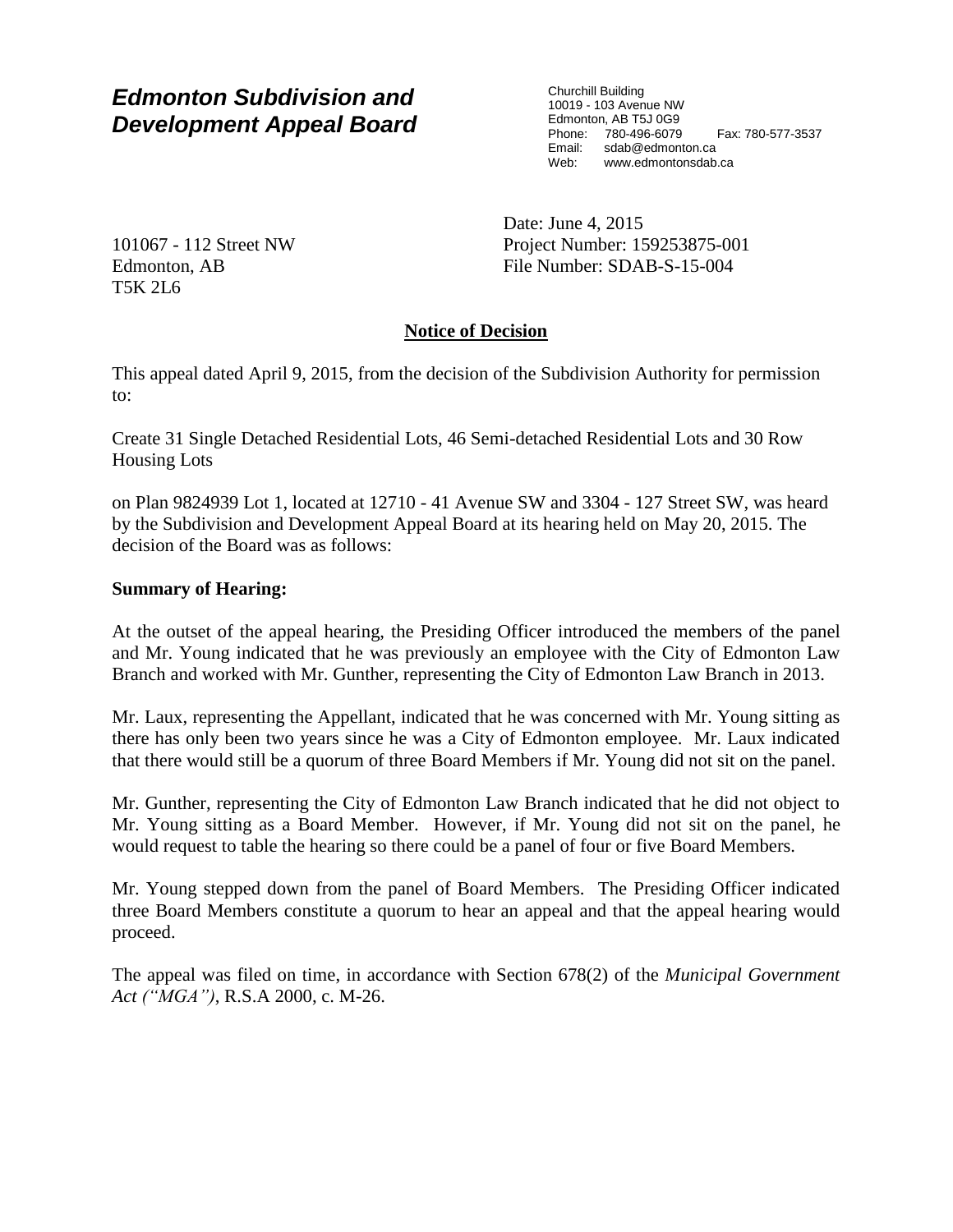The Board heard an appeal of the decision of the Subdivision Authority to approve an application to create 31 Single Detached Residential Lots, 46 Semi-detached Residential Lots and 30 Row Housing Lots located at 12710 - 41 Avenue SW and 3304 - 127 Street SW. The subject Site is zoned AG Agricultural Zone, RF5 Row Housing Zone, and RMD Residential Mixed Dwelling Zone. The Appellant is appealing conditions of the approved application.

Prior to the hearing the following information was provided to the Board, copies of which are on file:

- A written submission received from Legal Counsel for the Appellant on May 13, 2015 ("Appellant Submission");
- A copy of the Subdivision Decision; and
- A written submission received from City of Edmonton Law Branch on May 15, 2015 ("City Submission")

The Board heard from Mr. Laux, Legal Counsel for the Appellant, Stantec Consulting Ltd., who was accompanied by Mr. Nicholas, the property owner. Together they made the following points with extensive cross references to the Appellant Submission:

- 1. The appeal is concerning the dedication of land for the LRT right-of-way.
- 2. The Board has the discretion to provide dedication for any land or some land and when exercising that discretion, there is a question whether or not it is fair to take this much land considering the circumstances.
- 3. Land dedication relies on Section 661 of the *MGA*, which states "as required by the subdivision authority pursuant to this Division".
- 4. Section 662(1) of the *MGA* states that a Subdivision Authority may require the owner of a parcel of land that is the subject of a proposed subdivision to provide part of that parcel of land for the purpose of roads, public utilities or both.
- 5. TAB 1, Appellant Submission includes a map and a calculation of 28.4 percent for dedication of land for roads and public utility lots, which is later referred to as public utility right of way and land for future expansion of the existing south line LRT and LRT station.
- 6. In a decision dated April 24, 2014, the Subdivision and Development Appeal Board ("SDAB") removed the LRT condition for the balance of the quarter section. The reasons for decision indicate it is unfair for one developer to pay the full shot for something that should be cost shared. (TAB 3, Appellant Submission)
- 7. Leave to appeal that decision to the Alberta Court of Appeal has been granted.
- 8. Per paragraph 8, Appellant Submission, the appeal was granted on satisfaction of the threshold standard of reasonable chance of success, a modest arguable standard. Leave is not a signal the appeal will succeed, the legal bar on appeal is much higher.
- 9. The current decision is in good standing and should be taken into consideration. While this Board is not bound by that decision, it should consider whether it really wants to come to a different conclusion.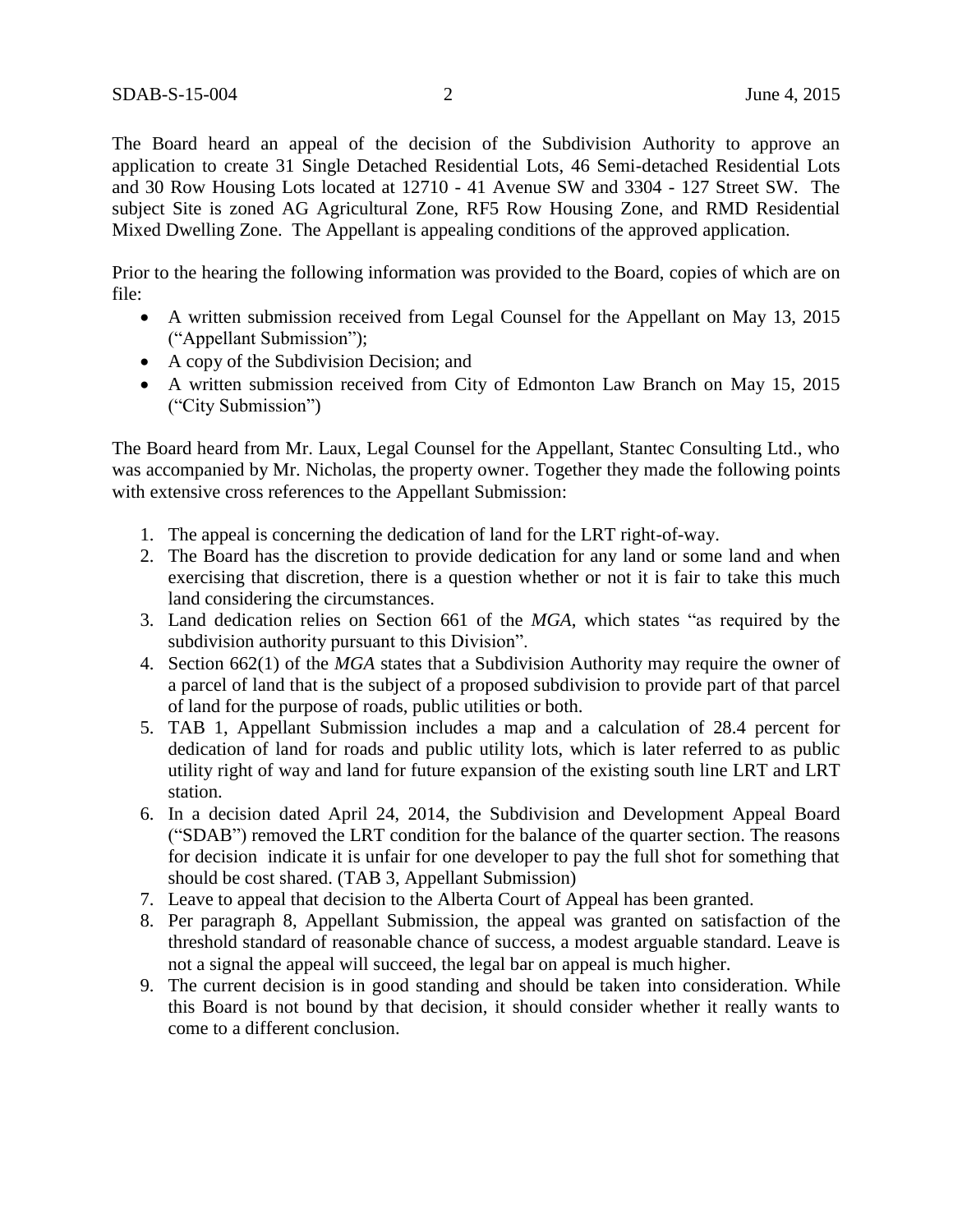- 10. At TAB 6, Appellant Submission is *Canada Lands Company CLC Limited v. The City of Edmonton and the City of Edmonton Subdivision and Development Appeal Board*, 2005 ABCA 218. (*"Canada Lands Company"*) It is the only other case in which the City required a dedication for LRT purposes. In that case the LRT land dedication was not challenged in spite of his advice to the contrary.
- 11. TAB 5, Appellant Submission, shows a map of the LRT lines. No timeline is in place for the development of the LRT expansion. In their opinion, it is unfair that the developer will have to pay for the LRT when the expansion may not be developed for decades.
- 12. Section 662 of the *MGA* confers discretion as indicated by the word "may" for the Subdivision Authority to require up to 30 percent of land for the purpose of public utilities. The City does not have a free hand to take 30 percent if less than 30 percent is sufficient and sufficient must be reasonable. What is sufficient is subject to review based on reasonability.
- 13. Per paragraph 18, Appellant Submission, in *Dunsmuir v. New-Brunswick* the Supreme Court of Canada determined "[i]n judicial review, reasonableness is concerned mostly with the existence of justification, transparency and intelligibility within the decisionmaking process. But it is also concerned with whether the decision falls within a range of possible, acceptable outcomes which are defensible in respect of the facts and law."
- 14. In this case the SDAB decision to require dedication of the LRT lands without compensation is not "justified" nor "within the range of possible outcomes which are defensible in respect of the facts and law."
- 15. It is unfair to place the entire cost of the LRT land on the Appellant when the City uses a general policy for cost sharing which includes a correlation between cost and benefit. .
- 16. They provided examples of other *MGA* schemes that provide for cost sharing between the developer and the City. (Paragraph 22, Appellant Submission)
- 17. In this case, they are paying 100 percent for a city-wide benefit.
- 18. Based on the Desrochers Neighbourhood Area Structure Plan ("DNASP"), City Council directed a cost sharing program for the LRT.
- 19. The DNASP addresses the matter of funding for LRT land: "of note is that Transportation Services is currently reviewing policies and procedures to develop measures for costsharing of the required LRT land, similar to how dedication is managed for arterial roadways. At the time this plan was prepared, there were no current policies or procedures for cost sharing lands dedicated for LRT right-of-way alignments" (Paragraph 29, Appellant Submission)
- 20. They disagree with the City that in deciding whether "sufficient" land is being dedicated, the Board should only have regard to the physical requirements for the proposed LRT. That is to say, if a certain amount of land is required for LRT construction, then only when that land is dedicated does it become "sufficient" (Paragraph 38, Appellant Submission).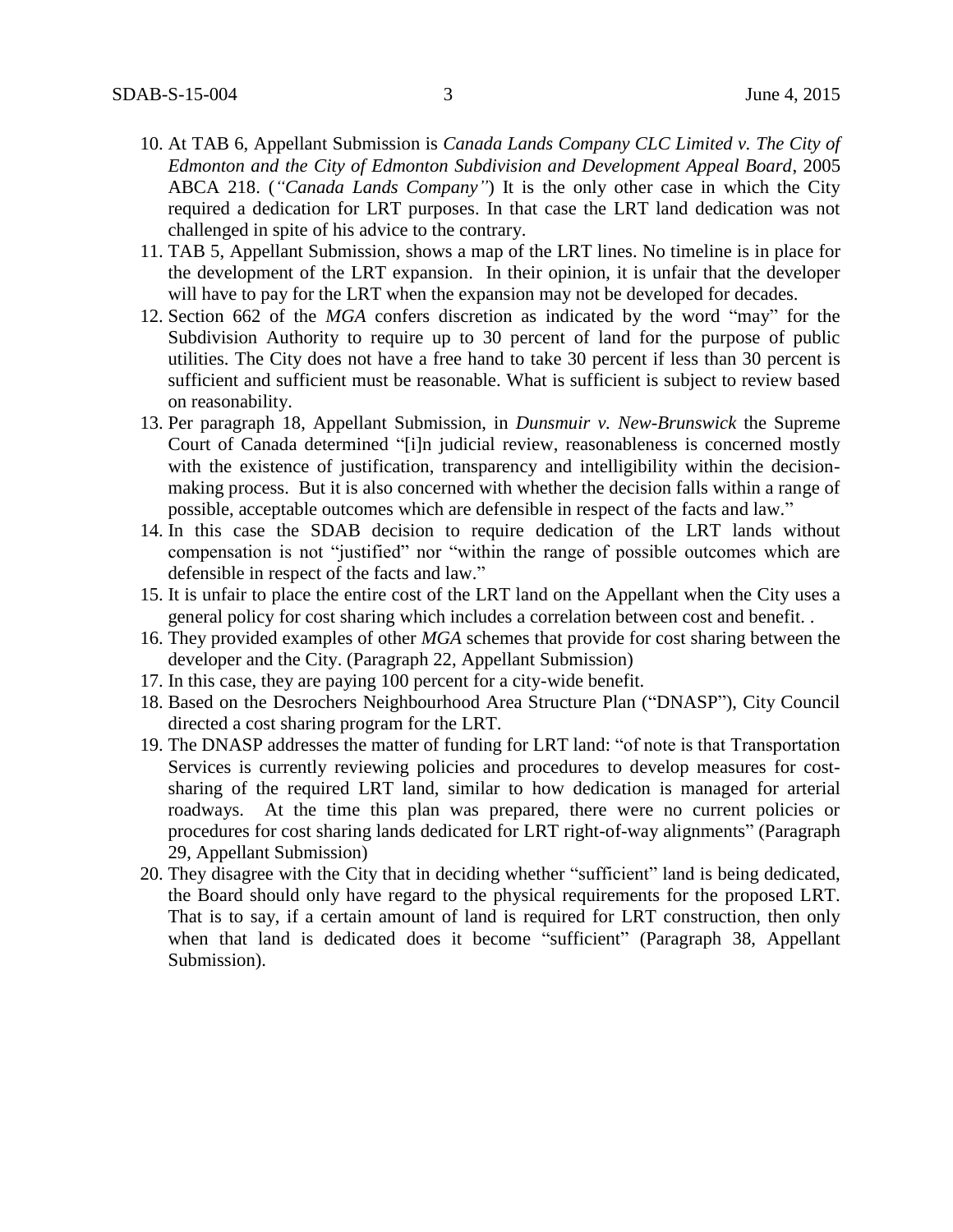- 21. Instead, as indicated at Paragraph 39, Appellant Submission "in determining whether the amount of land being dedicated absent the LRT right of way is "sufficient", this Board is entitled to have regard to what is fair and reasonable. That being so, the Board is entitled to conclude that the proposed dedication of land in the subdivision for needed roadway and utility purposes is "sufficient" without the LRT dedication." In deciding whether "sufficient" land is being dedicated, the Board can determine it is patently unfair not to cost share and therefore exclude the requirement for LRT purposes**.**
- 22. In *Canada Lands Company*, Greisbach was being densely redeveloped to accommodate 13,000 people. To accommodate traffic flow, three access points onto 137 Avenue were planned. The Court noted that requiring the road widening dedication under Section 662 of the *MGA* was, not 'grossly disproportionate' to the size of the development, particularly given that the development will contribute to anticipated future traffic congestion on the roadway in question" (paragraph 42, Appellant Submission citing *Canada Lands Company* Paragraph 30).
- 23. In *Canada Lands Company* the Court of Appeal noted the community would get a substantial benefit from the two new lanes it dedicated and the appellant also benefited from the four preexisting lanes that were already available for use. The case would be comparable to the current appeal if Canada Lands Company had been asked to develop all six lanes on 137 Avenue.
- 24. In *Canada Lands Company* the dedication was 2 percent, here it is 8 percent.
- 25. The Court of Appeal adopted the language used in the textbook, Planning Law and Practice in Alberta, and stated that a dedication requirement must not be "disproportionate". In the circumstances before it, the Court measured "disproportionate" in terms of the amount of land to be dedicated for the right-of-way relative to the total area being subdivided. But there are other ways in which a taking would be disproportionate.
- 26. The Appellant submits that to require it to pay the entire cost of the LRT lands is grossly disproportionate where the benefit of those lands accrues to the City as a whole, or at least to a large part of the City. It is unreasonable to require dedication of land for a project, the construction of which is both uncertain and remote.
- 27. Dedication of land less the 8 percent LRT strip is "sufficient" because it is unfair and unjust to ask the Appellant to dedicate land without compensation for something they cannot otherwise use.
- 28. Generally, when land is taken by way of dedication in the subdivision context, there are firm plans for the use of that land in the very near future. Consequently, the parties that ultimately absorb the cost of the dedication derive an actual benefit from the taken land.
- 29. In this case, the only steps taken by the City in respect of the LRT into the Desrochers neighbourhood are to draw lines in the City's Transportation Master Plan and in the DNASP.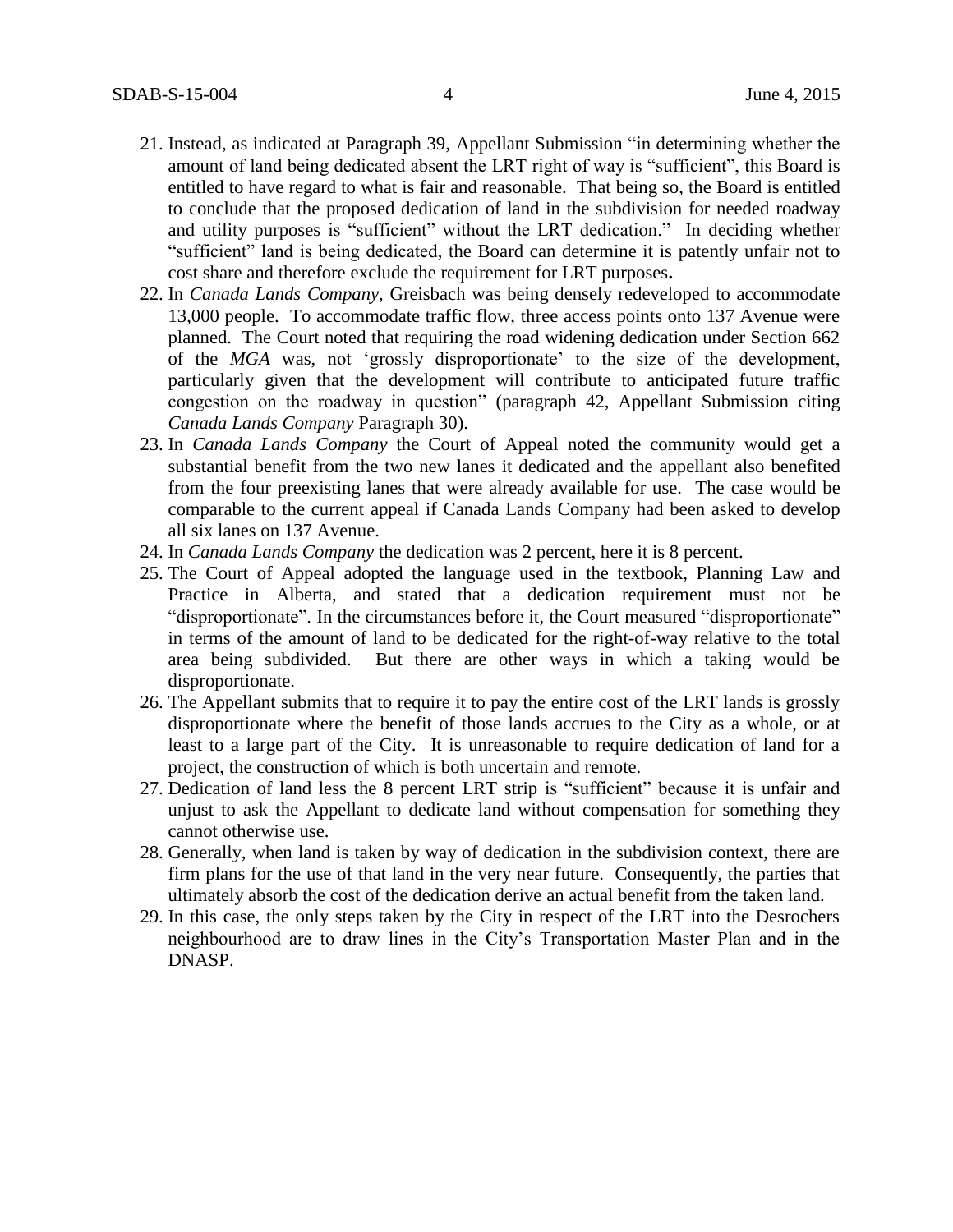In response to questions by the Board, Mr. Laux and Mr. Nicholas provided the following information:

- 1. This appeal is not a collateral attack on Section 661 to deny the City something that it is clearly otherwise entitled to by statute despite the wording of Section 621(1). Here the words of the *MGA* must not be taken literally. It is unfair to make the developer pay the dedication of lands as there is flexibility to Section 661 of the *MGA* because lands must be provided without compensation only "as required by the subdivision authority pursuant to this Division."
- 2. They recognize that the LRT right-of-way needs to be protected. They are not objecting to the preservation of this strip of land for the LRT. They are objecting to the lack of compensation for dedication of the strip of land for the LRT.
- 3. They acknowledge that there is no right of subdivision under the *MGA* and that dedications can be required as conditions for the subdivision approval.
- 4. They acknowledge that the statute does allow for a dedication of the land, but note that the decision is discretionary and the Board should look at what is fair to determine if "sufficient" land has been dedicated without the LRT right-of-way portion.
- 5. They acknowledge that there was a benefit to this subdivision in having an LRT line and LRT Station. They clarified that the market dictates whether there are benefits from densification in particular near this utility and noted that properties immediately adjacent to or backing onto the LRT line are usually discounted.
- 6. They clarified their position is that fairness in cost sharing and proportionality comes into play in determining whether the specific amount of land required for dedication is "sufficient" land for the purposes of roads, public utilities or both in Section 662(3).

The Board then heard from Mr. Gunther, representing the City of Edmonton Law Branch, who extensively cross referenced the City Submission in making the following points:

- 1. He provided the Board with a background of the area which falls under the Heritage Valley Plan, as well as the DNASP. The LRT line was shown on the initial plan.
- 2. The DNASP is not enabling legislation, nor binding. Per Section 680(2)(a.1) of the *MGA* the Board "must have regard to any statutory plan", including the DNASP in the case. The DNASP is relevant in evaluating the conditions of subdivision.
- 3. Section 2.3 of the DNASP (Tab 3, City Submission) outlines that the Appellant was a participating landowner involved in the creation of the statutory plan as proposed to and ultimately passed by City Council.
- 4. The DNASP specifically addresses dedications for the LRT right-of-way (Tab 3, page 42, City Submission): "Dedication of the right-of-way to accommodate the LRT development will be pursued by Transportation Services by means of subdivision and area development. Of note is that Transportation Services is currently reviewing policies and procedures to develop measures for cost-sharing of the required LRT land, similar to how dedication is managed for arterial roadways. At the time this plan was prepared, there were no current polices or procedures for cost-sharing lands dedicated for LRT right-of-way alignments."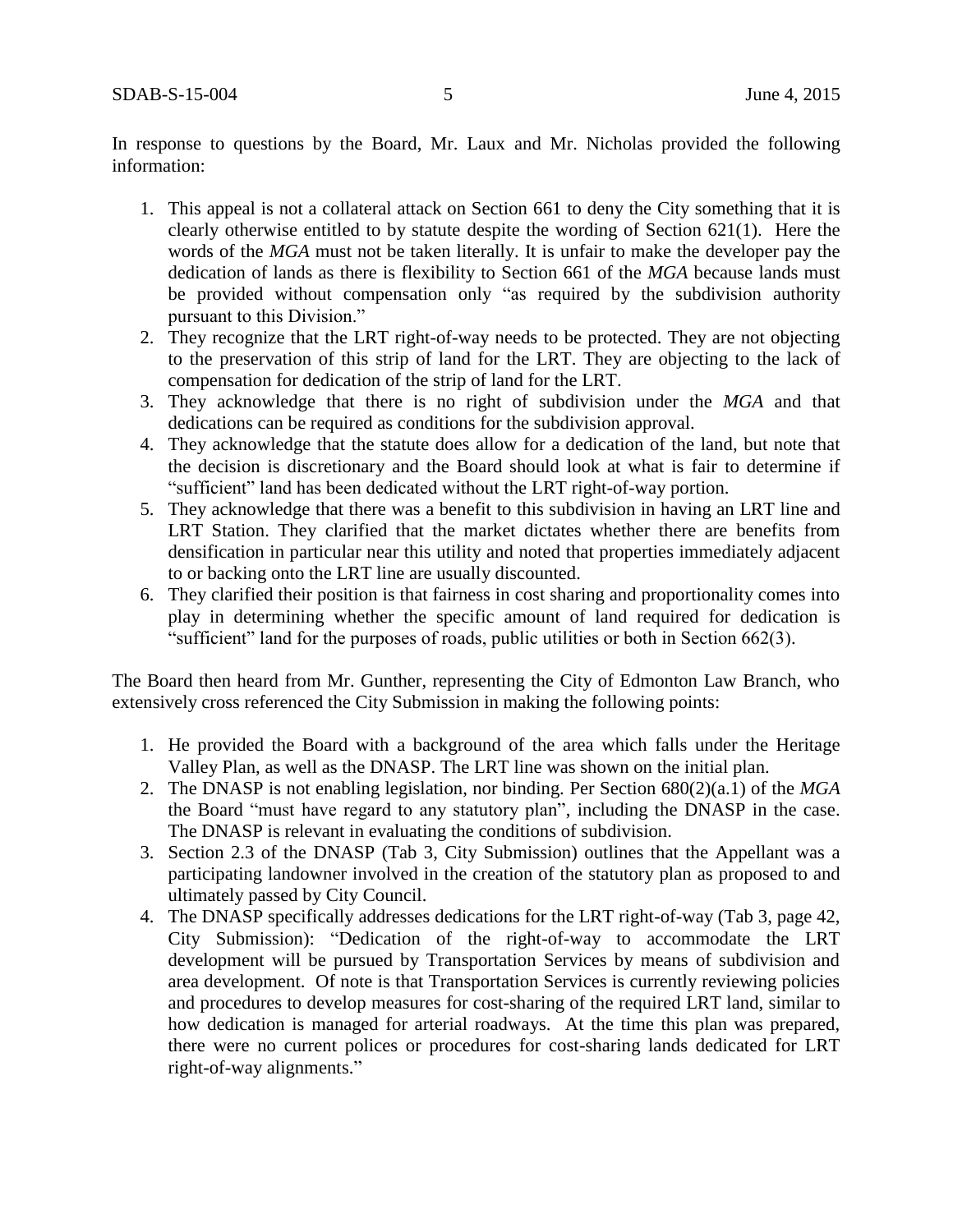- 5. Land dedication for the LRT right-of-way is provided pursuant to Section 661 and 662 of the *MGA*. These sections do not contemplate cost-sharing.
- 6. Land dedication for the LRT right-of-way does not fall within Section 648 of the *MGA*. Section 648 deals with arterial roadways and this dedication cannot be considered part of the arterial roadways cost-sharing plan.

The Board then heard from Ms. Sizer, representing the City of Edmonton, Transportation Services who made the following points:

- 1. She imposed the conditions that are being appealed.
- 2. She provided the Board with her written submission, marked "Exhibit A".
- 3. The DNASP was designed to incorporate the LRT by closely aligning its land use with the approved station locations. Lands in the vicinity of the LRT will be designed as Transit Oriented Development, with reduced parking, upgraded pedestrian connections, higher densities and mixed uses.
- 4. No other alignment is possible for the LRT in Heritage Valley. Failing to obtain this land for LRT purposes puts the implementation of the LRT at risk.
- 5. The condition requiring dedication of the land for the LRT is in accordance with the DNASP in particular with the earlier quote concerning the LRT right-of-way at page 42 of the DNASP (Tab 3, City Submission).
- 6. The City did in fact initiate talks with developers in the Heritage Valley Arterial Roadway Assessment basin so that the dedication could be shared. However the Heritage Valley developers, through the ARA Steering Committee, did not support inclusion of LRT lands in the area basin. Since a cost-share mechanism was not supported by area developers, the city reverted back to requiring the LRT lands through dedication by means of subdivision as outlined in the DNASP.

The Board then heard from Ms. Cej, representing the City of Edmonton, LRT Design & Construction, who made the following points:

- 1. She provided the Board with information regarding the LRT extension south from Century Park and its future construction including a map and full plan of what will be built out by 2040, marked "Exhibits B, C, and D".
- 2. Significant planning has gone into this area since 2001 including design work, planning, and engineering. The City has prepared plans for the area, alignment profile cross sections, desktop drainage reviews, utility reviews and geotechnical investigations**.**
- 3. The alignment for the area under appeal was approved in July 2008.
- 4. The concept plans approved in 2010 were based on the Rutherford Neighbourhood Area Structure Plan which is adjacent to the DNASP.
- 5. The City tries to avoid future expropriation for the LRT lines due to the time and costs involved.
- 6. The developers were advertising the area as being in close proximity to the LRT line and the City was asked for a plan to provide to owners and potential buyers confirming this information.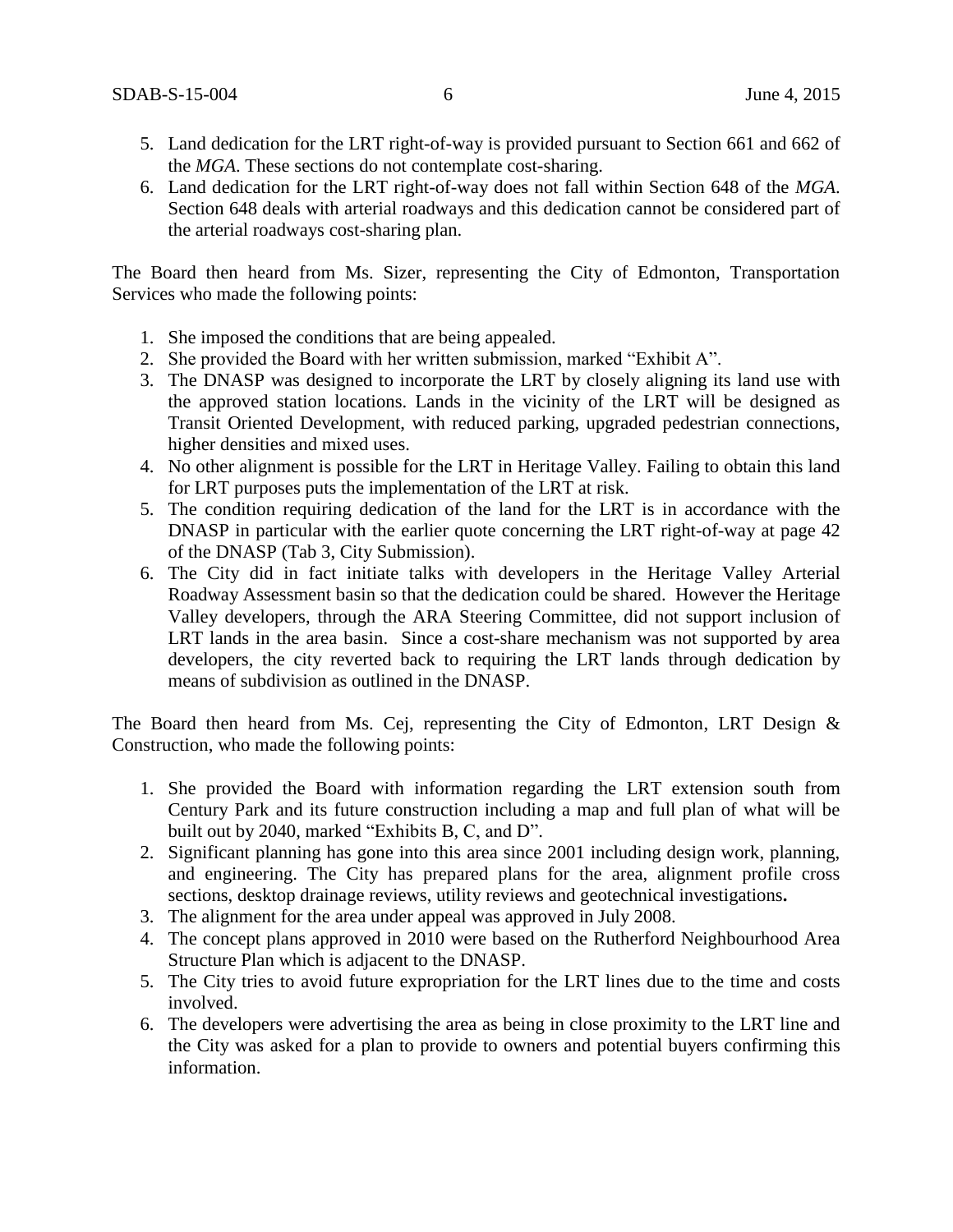7. The City needs to take the design and an implementation plan as far as possible to be in a position to act quickly when funding envelopes become available and to increase leverage with other levels of government.

In response to questions by the Board, Ms. Cej provided the following information:

1. She confirmed that the right-of-way varies from 17.2 metres to 26.7 metres in width and that the 8.5 percent dedication required for the LRT right-of-way represents the minimum amount of land necessary to comply with the LRT guidelines.

The Board then heard from Mr. Gunther, representing the City of Edmonton Law Branch, who made the following points:

- 1. The *MGA* provides municipalities with a set of tools to provide funding and enable them to grow and provide infrastructure. Not all of these tools are the same.
- 2. Section 662 of the *MGA* is one of those tools.
- 3. Section 648 of the *MGA* deals with off-site levies and is related to cost-sharing which is a different tool. Section 655 is related to public utilities that are necessary to serve the subdivision. It is a different tool than Section 662.
- 4. Section 662 was considered in the *Canada Lands Company CLC Limited v. The City of Edmonton and the City of Edmonton Subdivision and Development Appeal Board*  decision (Tab 2, City Submission). The Court of Appeal found Section 662 to be broader in scope than Section 655.
- 5. According to the Court of Appeal Section 662 does not expressly require land dedicated be correlated to the needs generated by the subdivision. Further, it should be read in a broad and purposive manner consistent with direction of the Supreme Court of Canada and the purpose of requiring land dedication under Section 662 is to provide roadways and public utilities which ultimately will be used by citizens of the municipality, including those residents in the subdivision. (Paragraph 9, City Submission).
- 6. Section 662 is in place to allow municipal planning to be implemented so the City does not have to be reactive and it can move forward and in a cost effective manner.
- 7. The City cannot trespass on the rights of others per Section 617 of the *MGA.*
- 8. He agrees with the Appellant that the City would have to buy this strip of land if no subdivision were to occur.
- 9. But that is not the case, here a subdivision is proposed by the Appellant and the principles of planning and conditions can be applied. It makes sense to make the parties who come to the City looking for subdivision approval to dedicate the land for this purpose.
- 10. This submission is supported by *19354 Yukon Inc. v. The City of Calgary* (Tab 1 Paragraph 8, City Submission) which reads, "[t]he proper interpretive approach to adopt in this Application is not a strict approach, as the land dedication in question is not akin to expropriation or confiscation without compensation. While s.666 of the *Act* requires a developer to dedicate and provide land for municipal and/or school reserve, such dedication and provision is only required when a developer voluntarily makes an application to subdivide land. This application, if successful, can eventually lead to the developer realizing a profit from the increased value of the subdivided land."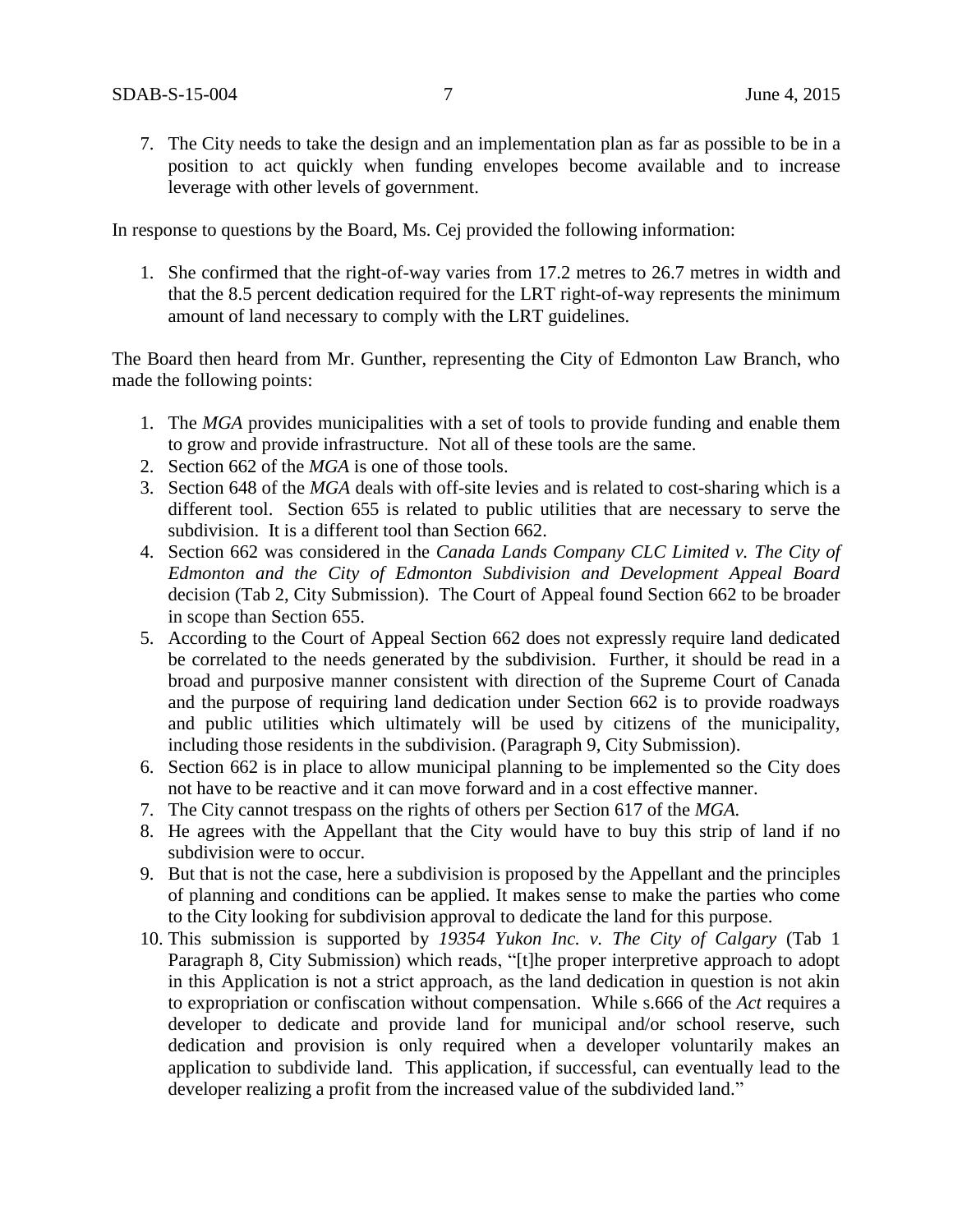- 11. Good planning reasons are used to approve the plan and it is perfectly fair and justifiable to require the dedication of land for the LRT. They are not asking the Appellant to build the LRT.
- 12. Arterial roads are a different situation. Developers are compensated, but they must give the land, prepare it and build the road, sidewalks and streetlights.
- 13. Here under Section 662, only land is required. Where numbers add up to under 30 percent developers are asked to do their part. It is not unfair, it is just good planning. Section 662 is one of a very few instances where the City has specific legislative authority to impose conditions on subdivision. This tool is given to the city from the province to enable it to impose exactly the condition complained of to fund the infrastructure. It would be negligent of the City not to use these types of tools so long as it is fair. Here it is fair because developer is voluntarily seeking subdivision.
- 14. Further, the LRT was mentioned in the Appellant's marketing and promotional materials as benefiting the area.
- 15. The word "sufficient" stated in Section 662(3) of the *MGA* does not equate to the term "reasonable". If the Board makes a decision about what is "sufficient," it is true that the Court of Appeal would analyze the Board's decision on the "reasonableness" standard of review, but there is no definition of "sufficient" which is synonymous with "fairness". While the Board has a residual discretion in Section 662 of the *MGA* it cannot be exercised on the basis that the word "sufficient" in Section 662(3) means "fair."
- 16. This is not an unreasonable or unfair decision. It is consistent with what is permissible under the *MGA*. It avoids undue delay and additional costs.
- 17. Section 662(3) restricts the amount of land that may be required to what is "sufficient" for the purpose of roads or public utilities such as the LRT. It does not create an unfair burden. Here what is "sufficient" is a strip of land which is identified and used in the developers marketing materials (Tab 4, City Submission).

In response to questions by the Board, Mr. Gunther provided the following information:

- 1. The grey sections labeled "Roads" and the purple sections labeled "PUL" outlined on the Title Area map at TAB 1, Appellant Submission represent the total land required for roads and public utility lots and equal 28.4 percent.
- 2. These lands are required per Section 662 of the *MGA* based on what is needed.
- 3. He clarified that the developer participated in the process of developing and writing the DNASP which was brought forward to City Council.
- 4. Plans for the LRT were included in the DNASP, moving forward and Council relied on those plans.
- 5. Different lands have different constraints and requirements.
- 6. In this case the only methods that Transportation Services could have developed for cost sharing would have been a unilateral agreement amongst the developers or a joint letter from the City and the developers to the Minister of Municipal Affairs seeking an amendment to Section 648 of the *MGA* to add LRT right-of-ways to the list.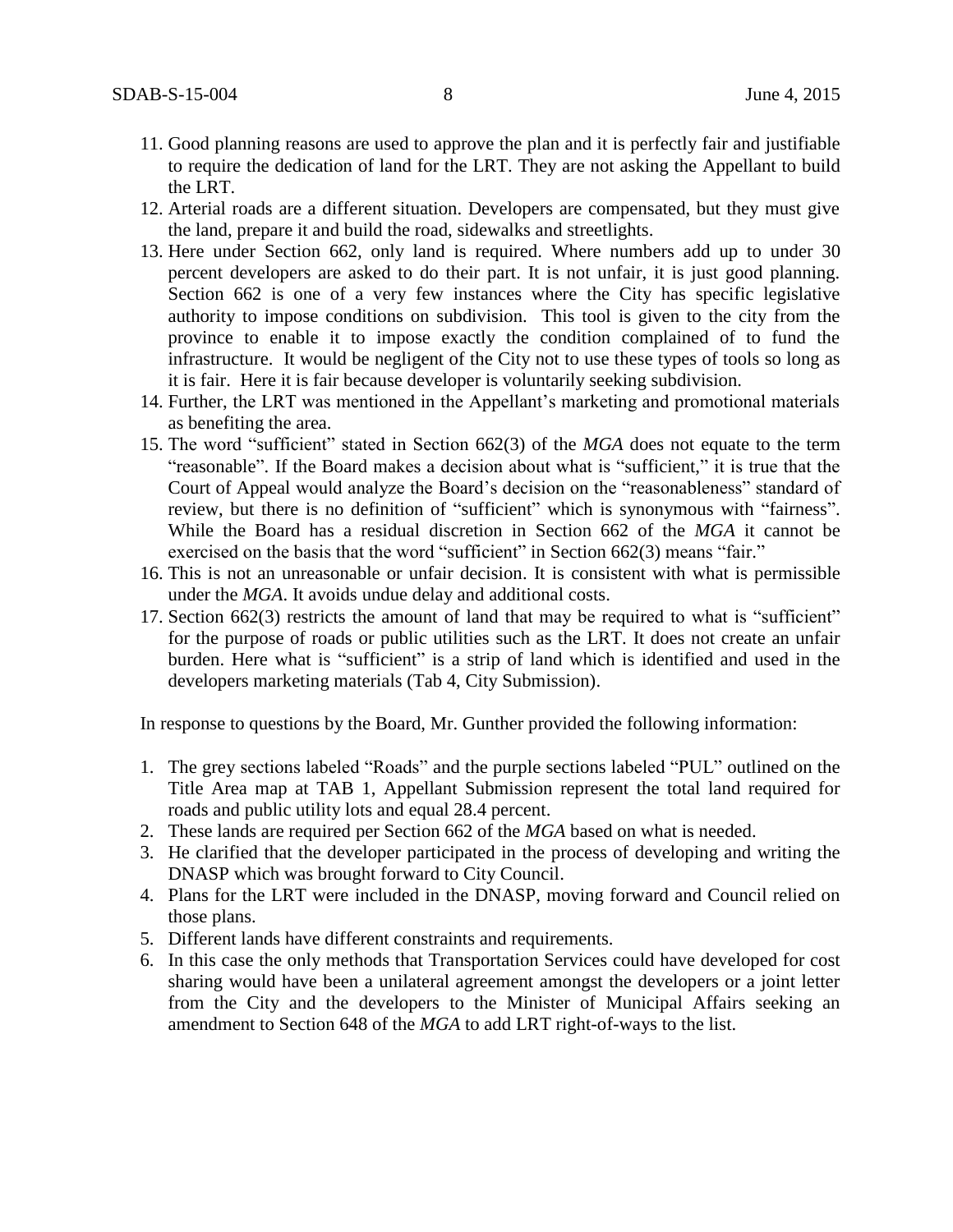- 7. At the end of the day the City's hands are tied by the *MGA*. Section 648 of the *MGA* lists the types of infrastructure for which capital costs can be shared. This section does not include the LRT. The City stretched the definition of "roads" in Section 648 to include transit stations for buses but cannot stretch it further to include the LRT right-of-way.
- 8. Discretion should be used in this case to require the 28.4 percent dedication as the *MGA* allows for up to 30 percent but no more than what is sufficient. Here there is no question but that the 8.5 percent strip is needed for the LRT right of way. This is not an unfair top up.
- 9. This case is distinguishable from *Canada Lands Company* as in that case the Court had to consider whether the preexisting four lane roads were sufficient for the purpose of roads without the dedication requiring two additional lanes under Section 662. Here there is no pre-existing LRT right-of-way at all; therefore, the lands dedicated cannot be sufficient for the purpose of a public utility without the strip required for the LRT right-of-way.
- 10. He confirmed that Section 621(1) precludes compensation in the absence of express authority to provide it, and Section 661 precludes compensation to owners of proposed subdivisions for the provision of land as required by the Subdivision Authority. Therefore, any presumption of compensation is rebutted by the express terms of the legislation.

In rebuttal, Mr. Laux and Mr. Nicholas made the following points:

- 1. The DNASP process is an expensive and lengthy one which occurs in partnership with the City and developers.
- 2. The DNASP was prepared in good faith and at the time Transportation Services put in that they would pursue measures to share costs. Later, all they did was go to the ARA Steering Committee and propose that the LRT dedication be added in with arterial roadways. The Committee refused as an LRT right-of-way is not an arterial roadway. The City put forth no further efforts to find a funding approach.
- 3. In their opinion, this is not an example of good planning as the imposition of dedication creates a competitive disadvantage for the land owner who must eat the cost or require people within the area to pay \$5000 more a door than others across the trail for the same townhouse.
- 4. There will be no added delay or cost for the City if the land is preserved for the LRT. There are several ways to condition these costs. They are amenable to any negotiations.
- 5. At page 42 of the DNASP (Tab 11, Appellant Submission) City Council did direct that the dedication for LRT right-of-way be by subdivision and Section 662 involves dedication without compensation on subdivision. However, in the next sentence City Council used the word "dedication" in conjunction with arterial roads. Compensation is involved with arterial roads so the meaning of "dedication" in the first sentence should be broadened to include "dedication with compensation." City Council was directing some form of cost sharing in the first sentence.
- 6. There is no indication of when the LRT will be functional.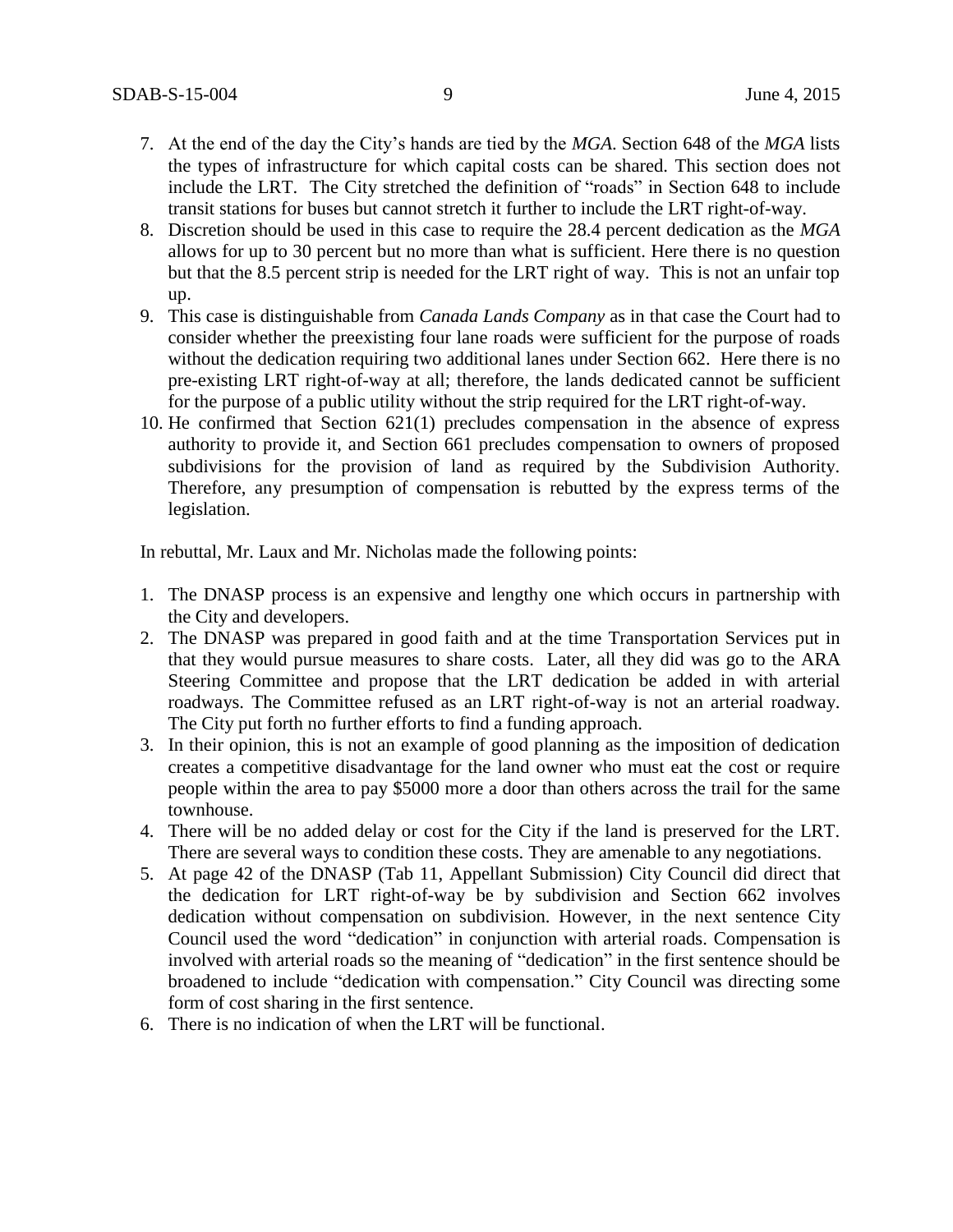- 7. The *19354 Yukon Inc. v. The City of Calgary* case is not correct. This condition takes something without any compensation. There is no benefit to the Appellant because at common law you could subdivide as of right.
- 8. Section 662(1) of the *MGA* must include fairness which gives the direction. Section 662(3) does not even come into play and the City can make no requirement for what is sufficient for the LRT because it is unfair to impose the condition. Cost sharing is what is fair.
- 9. If the condition is removed, the City will simply have to find another way to fund the Public Utility Lot.

#### **Decision:**

that the appeal be DENIED and the decision of the Subdivision Authority CONFIRMED. The subdivision is GRANTED as applied for to the Subdivision Authority, subject to the following CONDITIONS:

- I The Subdivision by Plan is APPROVED on April 2, 2015, subject to the following conditions:
	- 1. that the owner provide money in place of Municipal Reserve, in the amount of \$275,096.25 representing 0.405 ha pursuant to Section 666 and Section 667 of the Municipal Government Act;
	- 2. that the owner enter into a Servicing Agreement with the City of Edmonton pursuant to Section 655 of the Municipal Government Act;
	- 3. that the owner prepare the necessary plans and documentation to grant new or carry forward existing easements and restrictive covenants in favour of the City of Edmonton, EPCOR Distribution & Transmission Inc., and EPCOR Water Services Inc., as required by the aforementioned agencies or shown on the engineering drawings that are deemed to be part of the Servicing Agreement;
	- 4. that the owner dedicate a Public Utility lot to conform to an approved Concept Plan or to the satisfaction of Transportation Services for the future LRT line, as shown on the "Conditions of Approval" map, Enclosure I;
	- 5. that the owner dedicate road rights-of-way to conform to an approved Concept Plan or to the satisfaction of Transportation Services for James Mowatt Trail SW and 41 Avenue SW, as shown on the "Conditions of Approval" map, Enclosure I;
	- 6. that subject to Conditions I (4) and I (5), the owner clear and level the future LRT line Public Utility lot, James Mowatt Trail SW and 41 Avenue SW as required for Public Utility lot dedication and road rights-of-way;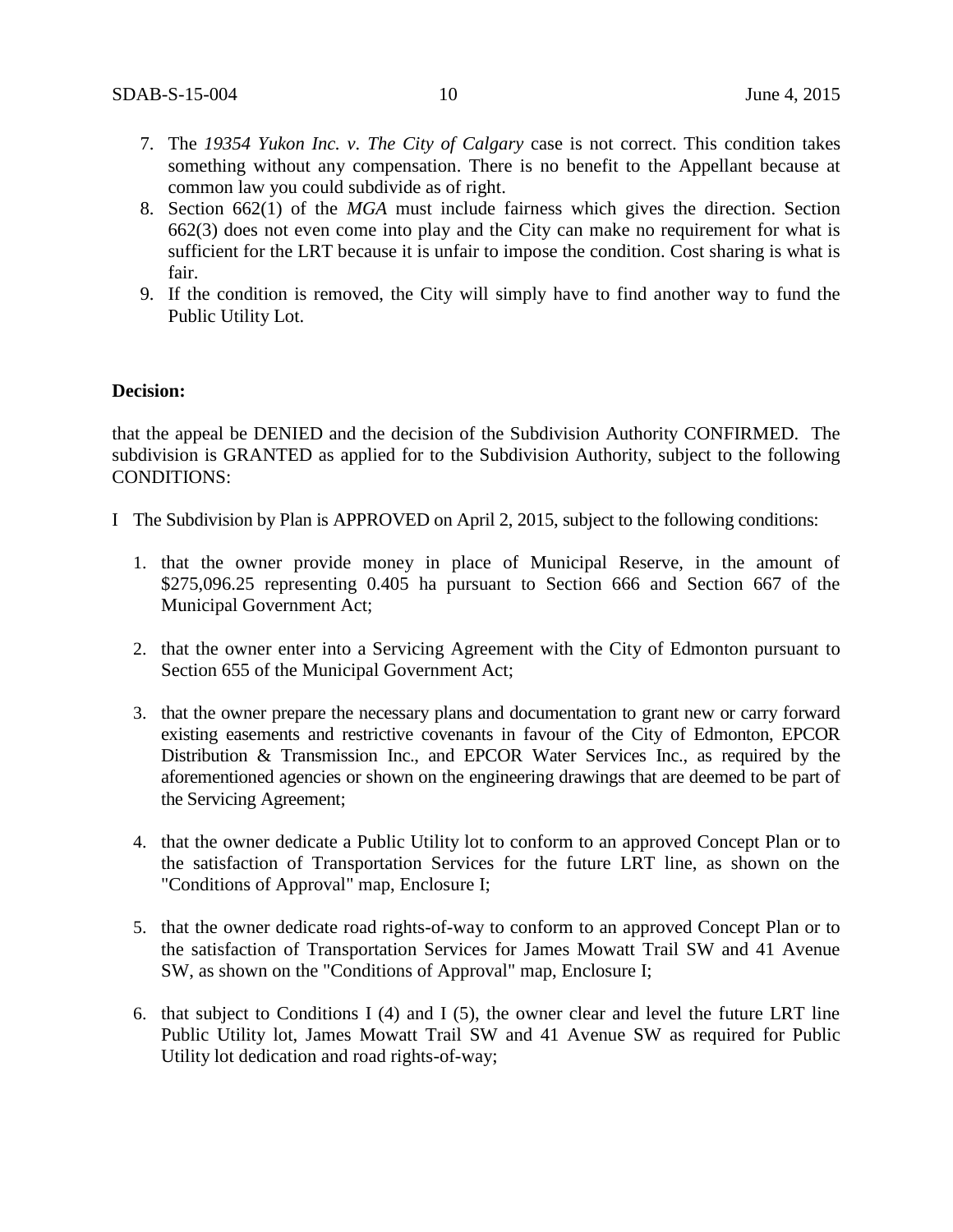- 7. that the approved subdivision LDA14-0034 be registered prior to or concurrent with this application for the logical extensions of roadway connections and for essential water main feeds;
- 8. that the owner register a noise attenuation berm restrictive covenant in favour of the City of Edmonton against the lots backing onto 41 Avenue SW and the future LRT Public Utility lot, to protect the integrity of the berm)", as shown on the "Conditions of Approval" map, Enclosure I; and
- 9. that the owner pay all outstanding property taxes prior to the endorsement of the plan of survey.
- II That the Servicing Agreement required in Clause I (2) contain, among other things, the following:
	- 1. that the owner pay all servicing costs, assessments, roadway modification costs (including but not limited to sidewalk, shared use path and/or transit infrastructure), construction costs and inspection costs required by this subdivision;
	- 2. that the owner pay all costs specified in the Servicing Agreement prior to endorsement of the plan of survey;
	- 3. that the owner pay the Drainage Assessments applicable to this subdivision;
	- 4. that the owner pay the Arterial Roadway Assessments applicable to this subdivision;
	- 5. that the owner submits an Erosion and Sediment Control (ESC) Plan specific for this development and for implementation during and after construction in accordance with the City of Edmonton ESC Guidelines and Field Manual;
	- 6. that the owner submits detailed engineering drawings and technical studies in accordance with the City of Edmonton Design and Construction Standards and to the satisfaction of the City Departments and affected utility agencies;
	- 7. that the engineering drawings include a 300 mm offsite water main connection, to the satisfaction of EPCOR Water Services Inc., as shown on the "Conditions of Approval" map, Enclosure I;
	- 8. that the owner construct a 1.5 m concrete sidewalk with lighting, and bollards, within the walkways, to the satisfaction of Transportation Services, as shown on the "Conditions of Approval" map, Enclosure I;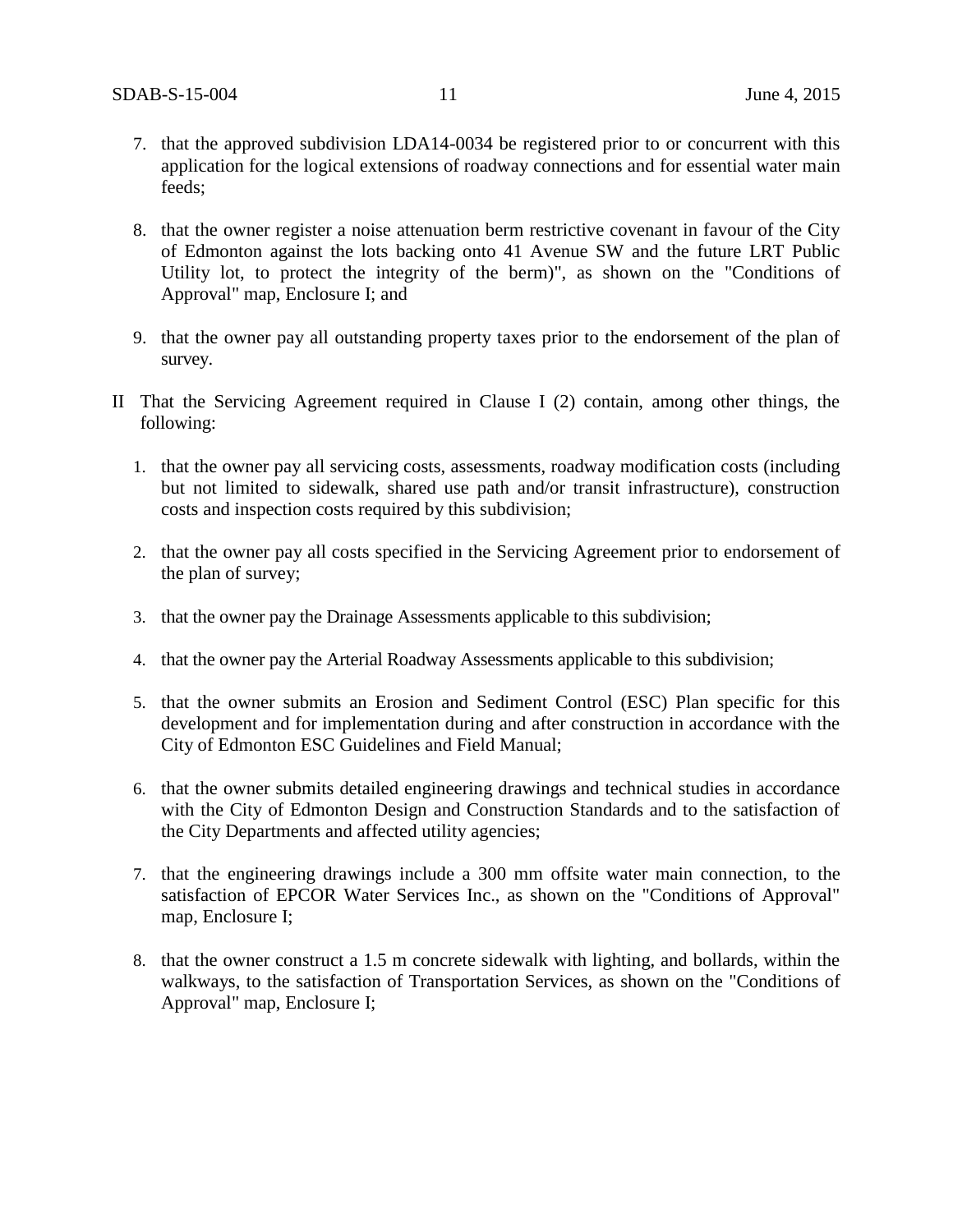- 9. that the owner construct a 1 m berm centered on property line and 1.8 m noise attenuation fence contained wholly within private property, as per the City of Edmonton Roadway Design Standards Drawing #5205 and in conformance with the submitted noise study, for all lots backing onto 41 Avenue SW and the future LRT Public Utility lot, to the satisfaction of Transportation Services, as shown on the "Conditions of Approval" map, Enclosure I;
- 10. that the owner construct all fences wholly on privately-owned lands, to the satisfaction of Transportation Services and Sustainable Development, as shown on the "Conditions of Approval" map, Enclosure I; and
- 11. that the owner is responsible for the landscape design and construction within the Public Utility lots, road islands, boulevards, medians and walkways, to the satisfaction of City Departments and affected utility agencies.

Enclosure I is a map of the subdivision identifying major conditions of this approval.

The existing Deferred Reserve Caveat registered on the SE 13-51-25-W4M is to be carried forward on title. Lot 1, Plan 982 4939 will require money in place of Municipal Reserve representing 0.405 ha, however, it should be noted that the money in place will be reduced at the time of plan endorsement to account for arterial roadway dedication.

#### **Reasons for Decision:**

1. The Appellant applied for subdivision approval which was granted by the City subject to several conditions. The appellant appealed two conditions involving the dedication, without compensation, of an 8.5 percent portion of the parcel of land for a Public Utility Lot (for a future LRT line):

> I.4 that the owner dedicate a Public Utility lot to conform to an approved Concept Plan or to the satisfaction of Transportation Services for the future LRT line, as shown on the "Conditions of Approval" map, Enclosure I; and

> I.6 that subject to Conditions I  $(4)$  and I  $(5)$ , the owner clear and level the future LRT line Public Utility lot, James Mowatt Trail SW and 41 Avenue SW as required for Public Utility lot dedication and road rights-of-way.

2. The two conditions were imposed by the Subdivision Authority pursuant to Sections 661 and 662 of the *MGA* which provide*:*

Section 661 The owner of a parcel of land that is the subject of a proposed subdivision must provide, without compensation,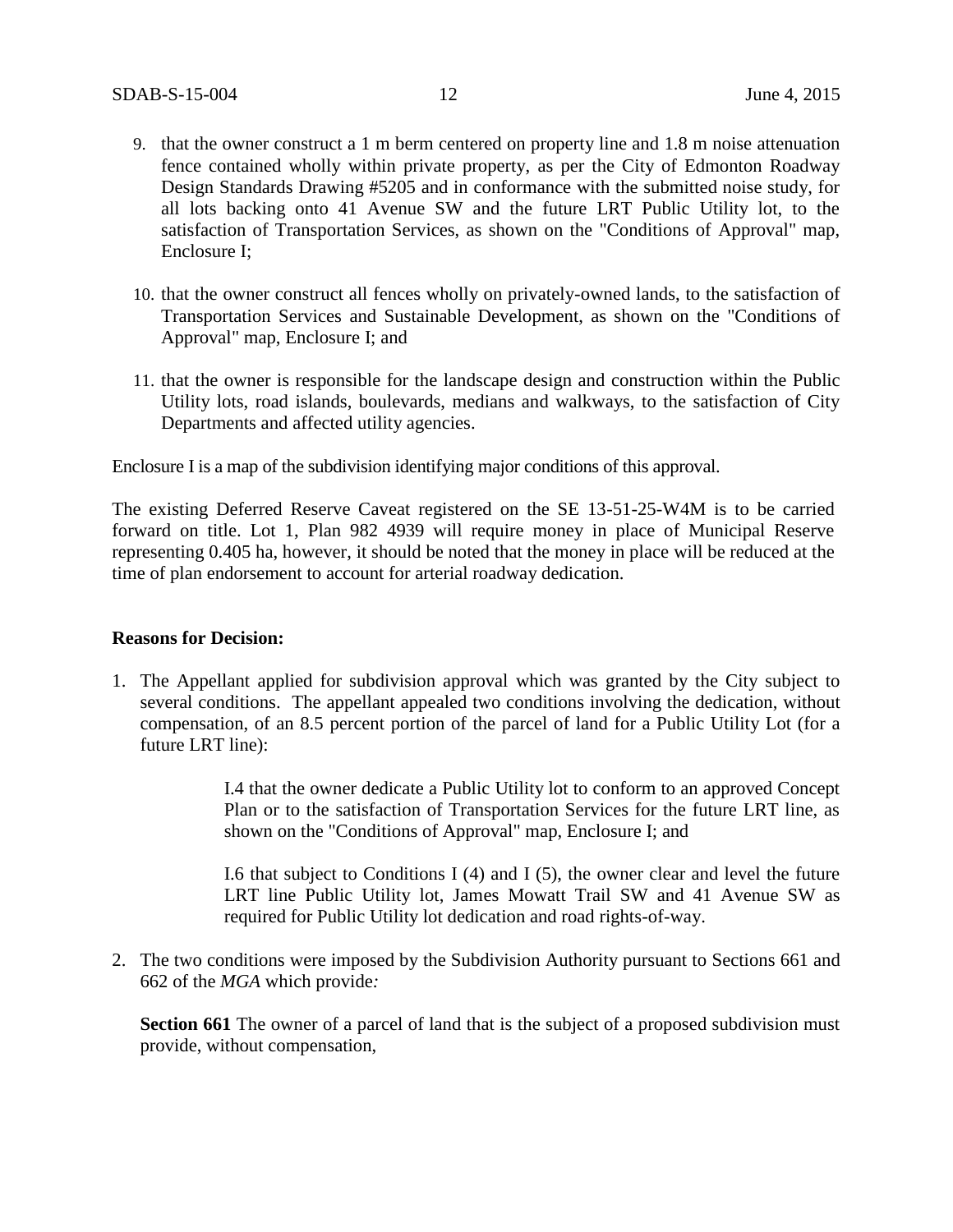(a) to the Crown in right of Alberta or a municipality, land for roads, public utilities and environmental reserve, and

(b) subject to section 663, to the Crown in right of Alberta, a municipality, one or more school boards or a municipality and one or more school boards, land for municipal reserve, school reserve, municipal and school reserve, money in place of any or all of those reserves or a combination of reserves and money,

as required by the subdivision authority pursuant to this Division.

**Section 662(1)** A subdivision authority may require the owner of a parcel of land that is the subject of a proposed subdivision to provide part of that parcel of land for the purpose of roads, public utilities or both.

(2) The land to be provided under subsection (1) may not exceed 30% of the area of the parcel of land less the land taken as environmental reserve or as an environmental reserve easement.

(3) If the owner has provided sufficient land for the purposes referred to in subsection (1) but the land is less than the maximum amount authorized by subsection (2), the subdivision authority may not require the owner to provide any more land for those purposes.

- 3. Sections 661 and 662 of the *MGA* grant the Subdivision Authority discretionary authority to require the owner of a parcel of land who is applying for subdivision approval to provide, without compensation, part of that parcel for the purpose of roads, public utilities, or both. This discretion is restricted to the lesser of two limits: the dedication can be no more than 30 percent of a parcel (Section 662(2)); and the dedication can be no more than the amount of land that is "sufficient" for the purpose of roads, public utilities or both, if that amount is under 30 percent of a parcel (Section 662(3)).
- 4. The Parties agreed that
	- a. the City is not seeking more land than is needed for the LRT purposes, this is not a case where there is no relationship between the required dedication and the utility requirement;
	- b. the land dedication required under all the conditions of subdivision approval consists of 19.9 percent for Roads and 8.5 percent for a Public Utility Lot for the LRT rightof-way for a total of 28.4 percent of the parcel; and,
	- c. the LRT falls within "public utility" as defined in section 616(v) of the *MGA*.
- 5. The Appellant argues that a 19.9 percent dedication for roads is "sufficient" without the LRT portion. Also, it is unfair, unreasonable and beyond the spirit and intent of the *MGA* in any event to require the LRT portion without compensation.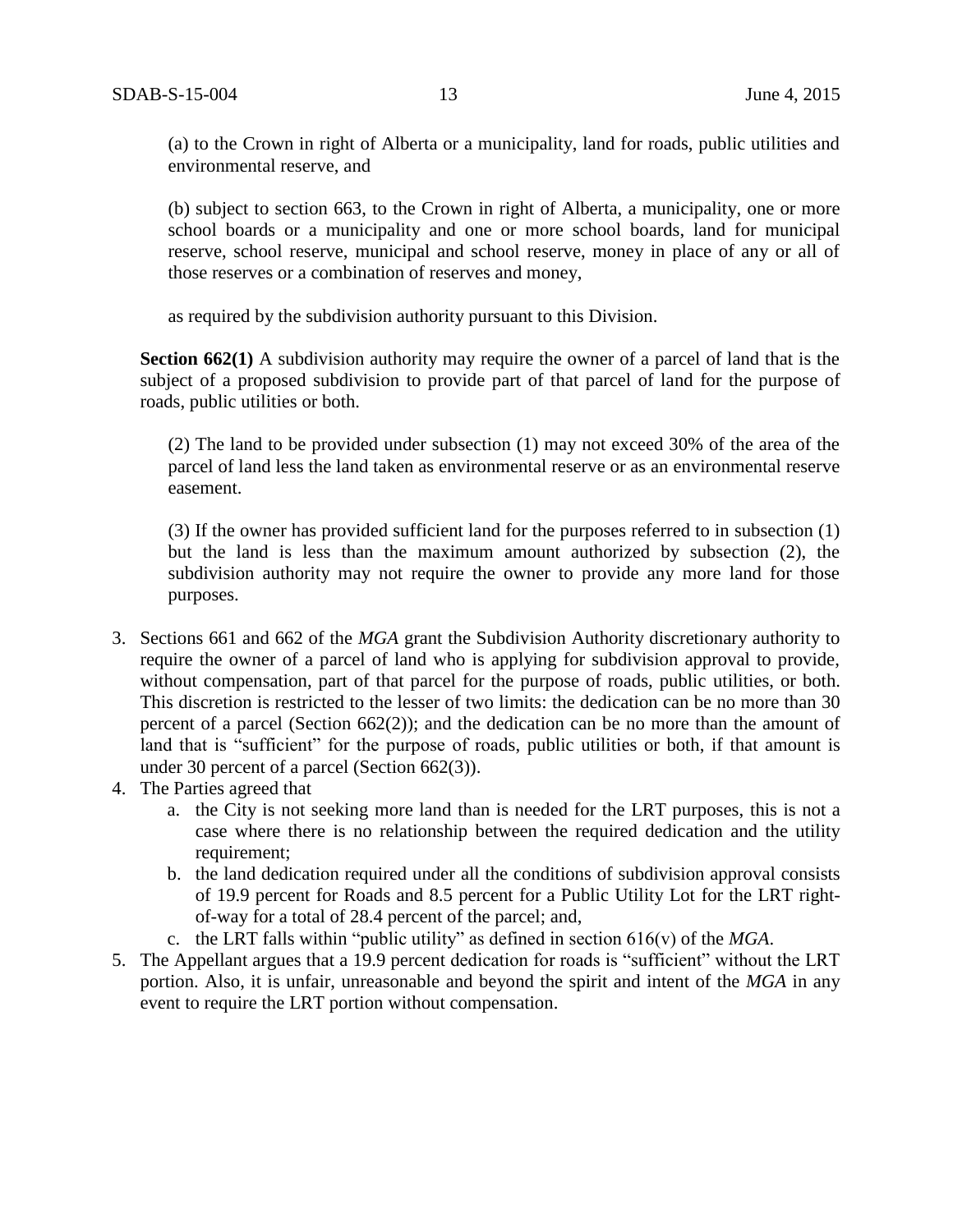- 6. The City argues that the 28.4 percent requirement is the minimum amount of land "sufficient" for the purposes of roads and public utilities. Without the 8.5 percent dedication, no land would be dedicated for the purposes of a public utility. Therefore, 19.9 percent is not "sufficient." The 28.4 percent requirement is authorized, fair and just in exchange for being granted subdivision rights and is based on proper planning principles.
- 7. The SDAB's authority in this appeal is set out in Section 680(2) of the *MGA*. As noted by the Appellant, the role of the SDAB is to consider the subdivision application afresh relative to the two appealed conditions. In determining the appeal, the Board must have regard to all statutory plans, including the DNASP (section 680(2)(a.1) of the *MGA)*. The Board is bound by decisions of the Alberta Courts and the Supreme Court of Canada.
- 8. The Court of Appeal, in *Canada Lands Company* established the applicable standard of judicial review if this decision is appealed: "The question of whether the SDAB has authority under s.662 of the *MGA* to require roadway dedication in excess of the minimum necessary for the proposed subdivision is a question of statutory interpretation outside the core of the SDAB's expertise. Therefore, that question is reviewable on a standard of correctness. However, the SDAB's determination of the percentage of land to be dedicated for roadway widening must be given deference and reviewed on a standard of reasonableness." (Paragraph 10)
- 9. The Board confirms the two conditions which require the dedication of the 8.5 percent strip of land for LRT purposes for the following reasons.
- 10. The imposition of the two conditions does not cause the total required land dedication to exceed the maximum of 30 percent in Section 662(2). The parties agree the entire dedication represents 28.4 percent of the total parcel and is accurately reflected in the map at TAB 1, Appellant Submission.
- 11. The imposition of the two conditions does not cause the total required land dedication to exceed the maximum in Section 662(3), the amount of land "sufficient" for the purposes of section 662(1) and no more, because:
	- a. Section 662, including the word "sufficient," must be interpreted using the methods of statutory interpretation directed by the Supreme Court of Canada and cited in the reasoning of the Court of Appeal in *Canada Lands Company* at Paragraphs 16-26:
		- i. The Supreme Court of Canada directs that "the words of an Act are to be read in their entire context and in their grammatical and ordinary sense harmoniously with the scheme of the Act, the object of the Act and the intention of Parliament." (Paragraph16)
		- ii. Using this analysis, the Court of Appeal determined that given the purpose of municipalities and the purpose of Part 17 of the *MGA*, "[t]he purpose of requiring land dedication under s.662 is to provide roadways and public utilities which ultimately will be used by citizens of the municipality, including those resident in the subdivision." (Paragraph 20).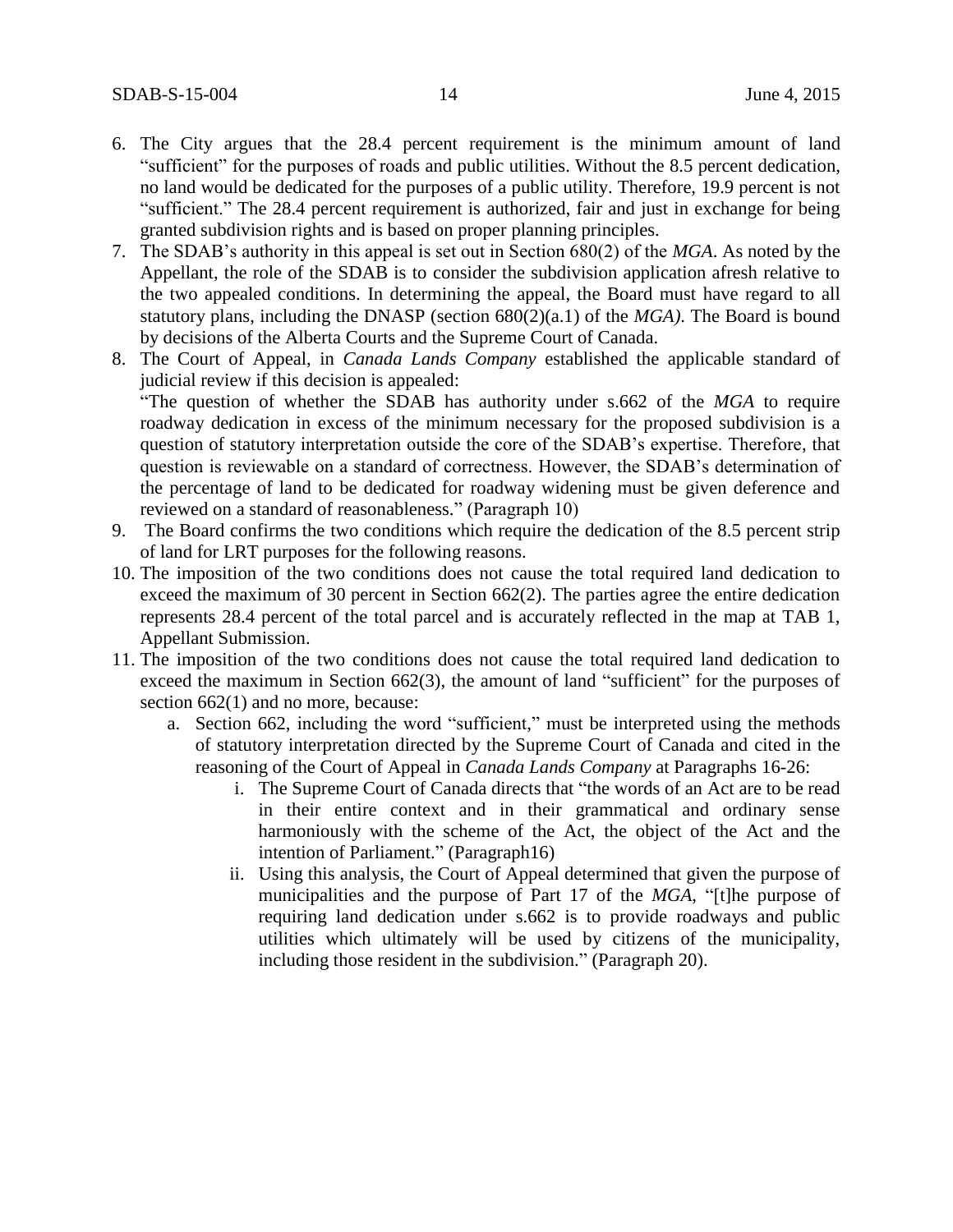iii. The Board notes that the Court of Appeal did not accept the proposition that "because the 'user pay' principle governs the powers of planning authorities and corresponding obligations of developers, s.662 should be interpreted as requiring a landowner to dedicate only the amount of land 'that is reasonably necessary to serve the roadway and utility needs of the subdivision'" (Paragraph 24)**.** 

Instead the Court of Appeal ruled that "the use of the word 'sufficient' in s.662 equips the subdivision authority with flexibility in determining the amount of land required, but also limits the exercise of that discretion. The absence of the wording in s.662 limiting the obligation of an applicant for subdivision to provide roads 'required to give access to the subdivision' suggests a legislative intent not to limit the discretion to require dedication in that respect." (Paragraph 25).

iv. The Court of Appeal also concludes that "[b]oth s.666 and s.662 indicate that the *MGA* includes a cost spreading policy which must be balanced against the user pay principle." (Paragraph 26)

Therefore the Board accepts the submission of the City that the word "sufficient" in Section 662(3) is to be attributed its plain and ordinary meaning. "Sufficient" means "enough to meet the needs of a situation or a proposed end". The Board does not accept that the word "sufficient" in Section 662(3) means the same as the word "reasonable" or the word "fair." The Board recognizes that its decisions will be reviewed by the appellant courts based on the standards of review set out in *Dunsmuir,* and determined in *Canada Lands Company,* but notes the standard of review of the Board's decision about whether a particular percentage of land is sufficient in a given case is a different issue than the meaning of the word "sufficient" in Section 662(3).

- b. The parties agreed that the percentage of land requested under the two conditions are not more than what is needed for LRT purposes. The City representative for Transportation Services also indicated that the 8.5 percent requirement represents the minimum amount of land needed to meet the LRT design standards. The parties disagree only with respect to the issue of compensation for that 8.5 percent strip of land.
- c. The Board notes that without the two conditions, there would be no dedication of any portion of the land for the purpose of this public utility (the LRT line). A dedication of 19.9 percent for roads would not be sufficient for LRT purposes.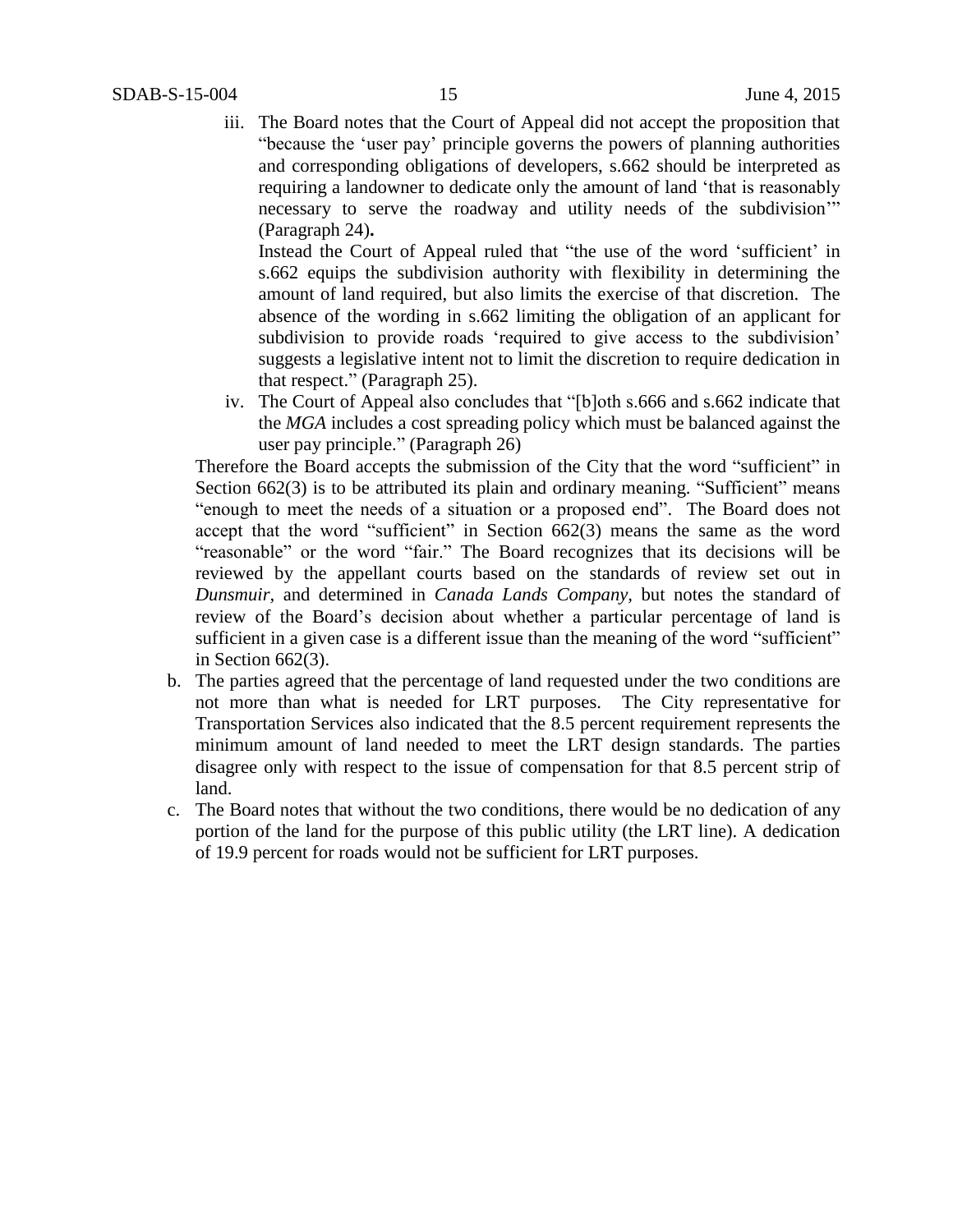- 12. The Appellant cited several Sections of the *MGA* which create funding mechanisms to support the argument that a core theme of the Act is that those parts of a municipality that benefit from a municipal infrastructure should contribute to its cost and that this theme applies to Section 662. The Board does not agree. The Appellant's argument was previously advanced and rejected by the Alberta Court of Appeal in *Canada Lands Company* (at Paragraphs 15- 26). The reasons above pertaining to the meaning of "sufficient" apply with equal force to this argument that it is necessarily unfair to require the dedication for LRT purposes absent cost sharing. The Court of Appeal concluded that "[b]oth s.666 and s.662 indicate that the *MGA* includes a cost spreading policy which must be balanced against the user pay principle." (paragraph 26).
- 13. The two conditions do not fall within any of the statutory cost sharing schemes cited by the Appellant. The Board notes the requirement of land without compensation under Section 662 is a different mechanism than those cited by the Appellant and it is not necessarily unfair. In *Canada Lands Company,* the Court of Appeal held that the correct interpretation of Section 662 of the *MGA* is that it authorizes dedications in excess of the minimum necessary for the proposed subdivision. Also, Section 662 does not include the qualifications or the responsibilities contained in the other schemes. Unlike arterial roadways and conditions under Section 655 pertaining to public utilities, the Appellant is not required to construct or pay for the construction of the infrastructure, this dedication deals with land only.
- 14. The two conditions are consistent with the DNASP and City of Edmonton's Municipal Plans:
	- a. As all parties were well aware, the LRT is a centrepiece around which the DNASP has been designed. The LRT is referenced extensively in the Vision, Goals, Development Objectives and Policy Implementation portions of the DNASP. The location of the LRT route and right-of-way is identified in several maps in the DNASP.
	- b. The DNASP outlines the manner in which its provisions concerning the LRT system comply with the applicable municipal policies in the City of Edmonton's Municipal Development Plan – The Way We Grow (DNASP Office Consolidation February 2014. Appendix A at pages 49-51).
	- c. The DNASP outlines the manner in which its provisions concerning the LRT system comply with the strategic goals of the City of Edmonton's Transportation Master Plan – The Way We Move. (DNASP Office Consolidation February 2014. Appendix A at page 52).
	- d. Policy 3.5.10 of the DNASP was cited by both parties. It specifically addresses the LRT right-of-way and clearly contemplates dedication of land for the LRT by means of subdivision (DNASP at page 42):

"The dedication of the right-of-way to accommodate the LRT development will be pursued by Transportation Services by means of subdivision and area development. Of note, is that Transportation Services is currently reviewing policies and procedures to develop measures for cost-sharing of the required LRT land, similar to how dedication is managed for Arterial roadways. At the time this plan was prepared, there were no current polices or procedures for cost-sharing lands dedicated for LRT right-of-way alignment."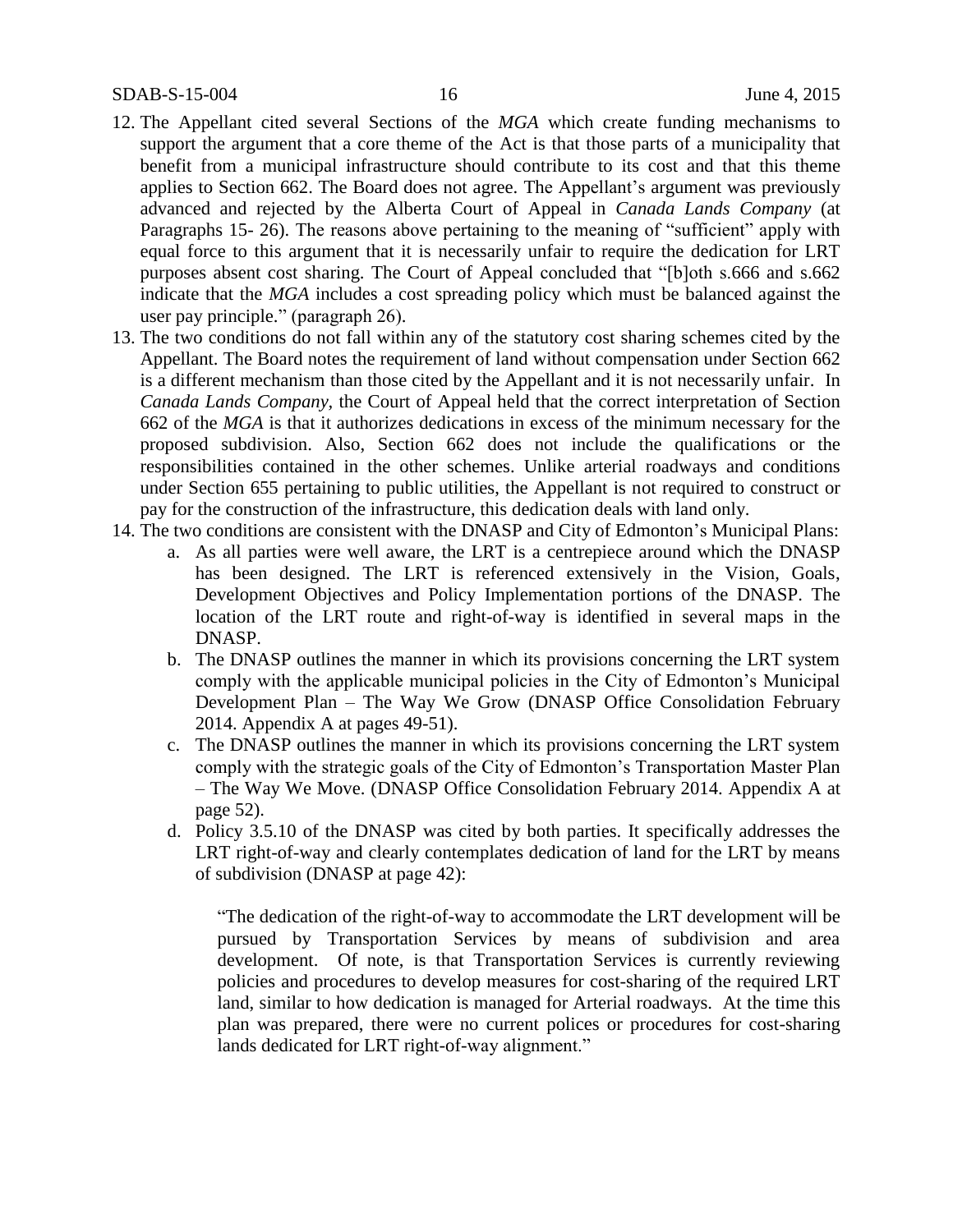The two conditions are consistent with and contemplated by this excerpt. The DNASP explicitly directs Transportation Services to pursue dedication by means of subdivision which under the provisions of the *MGA* is accomplished only through Section 662. While the DNASP then notes that Transportation Services is currently reviewing policies and procedures to develop cost-sharing measures, it also notes there are no current cost-sharing policies or procedures. The parties agree alternative cost-sharing policies were unsuccessfully pursued. The Appellant believes City efforts were insufficient. In any event, at the time the DNASP was adopted by Council and at the time of the appeal the only means to pursue dedication of lands for the LRT right-of way by means of subdivision and development is Section 662.

- 15. The Appellant was actively involved in the negotiation and development of the DNASP which had been built around the LRT and the Appellant was well aware of the location of LRT right-of-way on the subject parcel.
- 16. Both parties recognized that the Appellant does not have a right to subdivide. Seeking subdivision approval triggers City authority to impose certain conditions and require dedications or compensation under several sections of the *MGA*, including Sections 655, 661, 662, 664, 666 and 667. Per *19354 Yukon Inc. v. The City of Calgary* (Tab 1 Paragraph 8, City Submission):

"[t]he proper interpretive approach to adopt in this Application is not a strict approach, as the land dedication in question is not akin to expropriation or confiscation without compensation. While Section 666 of the *Act* requires a developer to dedicate and provide land for municipal and/or school reserve, such dedication and provision is only required when a developer voluntarily makes an application to subdivide land. This application, if successful, can eventually lead to the developer realizing a profit from the increased value of the subdivided land."

This analysis of the interpretation of Section 666 of the *MGA* was endorsed by the Alberta Court of Appeal in *Canada Lands Company* for the interpretation of Section 662 of the *MGA* (Paragraph 17). The Board accepts that Section 662 is a tool given to the City from the province to impose exactly the type of conditions under appeal. Its use is fair in part because it is contemplated in the *MGA* when a developer is voluntarily seeking subdivision.

17. The Appellant and subsequent residents of the subdivision will also benefit from the LRT dedication of 8.5 percent the subject parcel. The future LRT development is a positive factor cited by the developer in its own marketing materials. The Appellant agreed that proximity to the LRT is a benefit to the future residents, but argued there is also a city-wide benefit and the cost is grossly disproportionate. However, according to the Court of Appeal, "[t]he purpose of requiring land dedication under s.662 is to provide roadways and public utilities which ultimately will be used by citizens of the municipality, including those resident in the subdivision. (*Canada Lands Company* Paragraph 20).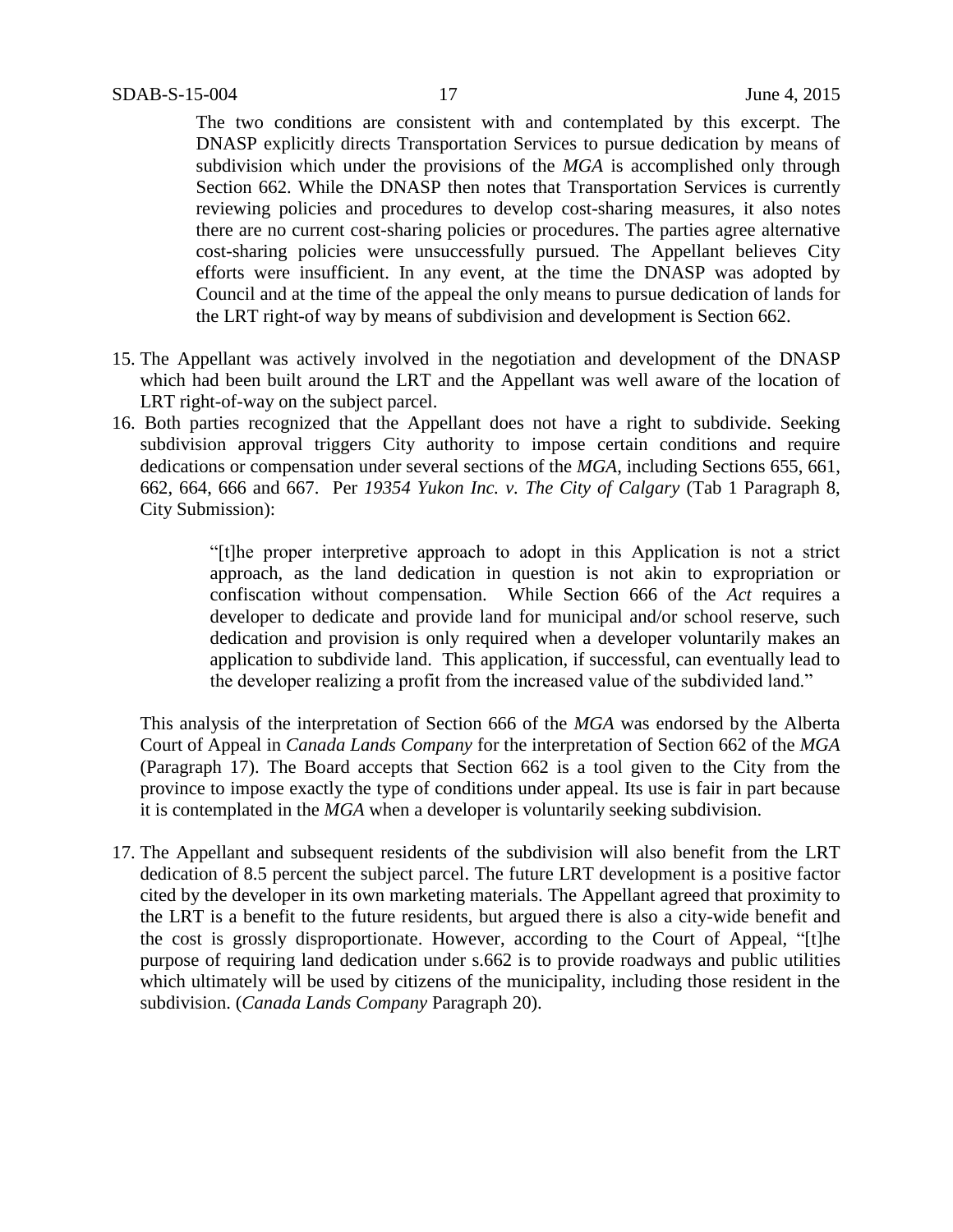- 18. The Board does not agree that it is unreasonable to require the dedication of the portion for the LRT right-of-way on the basis of uncertainty and remoteness given the circumstances of this case. As outlined in the DNASP, this whole area is to be built around the LRT transit. It is marketed on this basis. Submissions by the City and evidence provided by Transportation Services in Exhibits B, C and D indicate significant design, planning and engineering steps have been taken with respect to the LRT development. These steps go far beyond merely drawing lines on the City's Transportation Master Plan and on the DNASP. Sound planning principles dictate that the City must move forward as far as possible to be in a position to take advantage of future funding envelopes and the City is taking steps to move forward. In any event, regardless of this timetable, it is the application for subdivision initiated by the Appellant at present time that has triggered the City's authority to require dedication without compensation for public utilities under Section 662.
- 19. In sum, while the Board is mindful that the dedication represents a significant portion of the parcel of land (8.5 percent), it is not grossly disproportionate. The two appealed conditions are confirmed because: the conditions are consistent with a plain and purposive interpretation of the *MGA* and Section 662 in particular; the total required dedication is less than the 30 percent limit; 8.5 percent is the minimum portion of the parcel required for the public utility purpose of an LRT; without the LRT portion, the dedication is not sufficient for the public utility purpose; dedications under Section 662 are triggered by applications for subdivision and can involve benefits which extend beyond the subdivision to the residents of the City; dedication of the LRT portion was contemplated by and consistent with the DNASP; the Appellant was well aware of the LRT location and benefits from subdivision approval based on a DNASP centered on proximity to LRT; and, significant and certain steps have been taken by the City with respect to the LRT project.
- 20. The Board notes that the Alberta Court of Appeal in *Canada Lands Company*, settled that there can be no compensation in this case "because s.662 of the *MGA* does provide statutory authority to require dedication, the appellant's argument [that compulsory acquisition of land under Section 662 constitutes a 'taking' which, short of full compensation requires explicit legislative sanction] does not prevail in this case. Moreover s.621(1) precludes compensation in the absence of express authority to provide it, and s.661 precludes compensation to owners of proposed subdivisions for the provision of land for roads as required by the subdivision authority. Therefore, any presumption of compensation is rebutted by the express terms of the legislation."
- 21. Finally, the Board acknowledges the earlier SDAB Decision dated April 24, 2014 and currently before the Court of Appeal, but notes it is not bound by that Decision. Each appeal must be considered on its own merits, the presented evidence and arguments which include other decisions of the Board and the courts. In this appeal, the Board benefited from the provision of written submissions with legal argument and authorities prior to the hearing. At the hearing, both parties were represented by legal counsel who made extensive argument. Submissions were also made by two representatives of the City and one representative of the Appellant, each with personal knowledge relevant to the appeal.